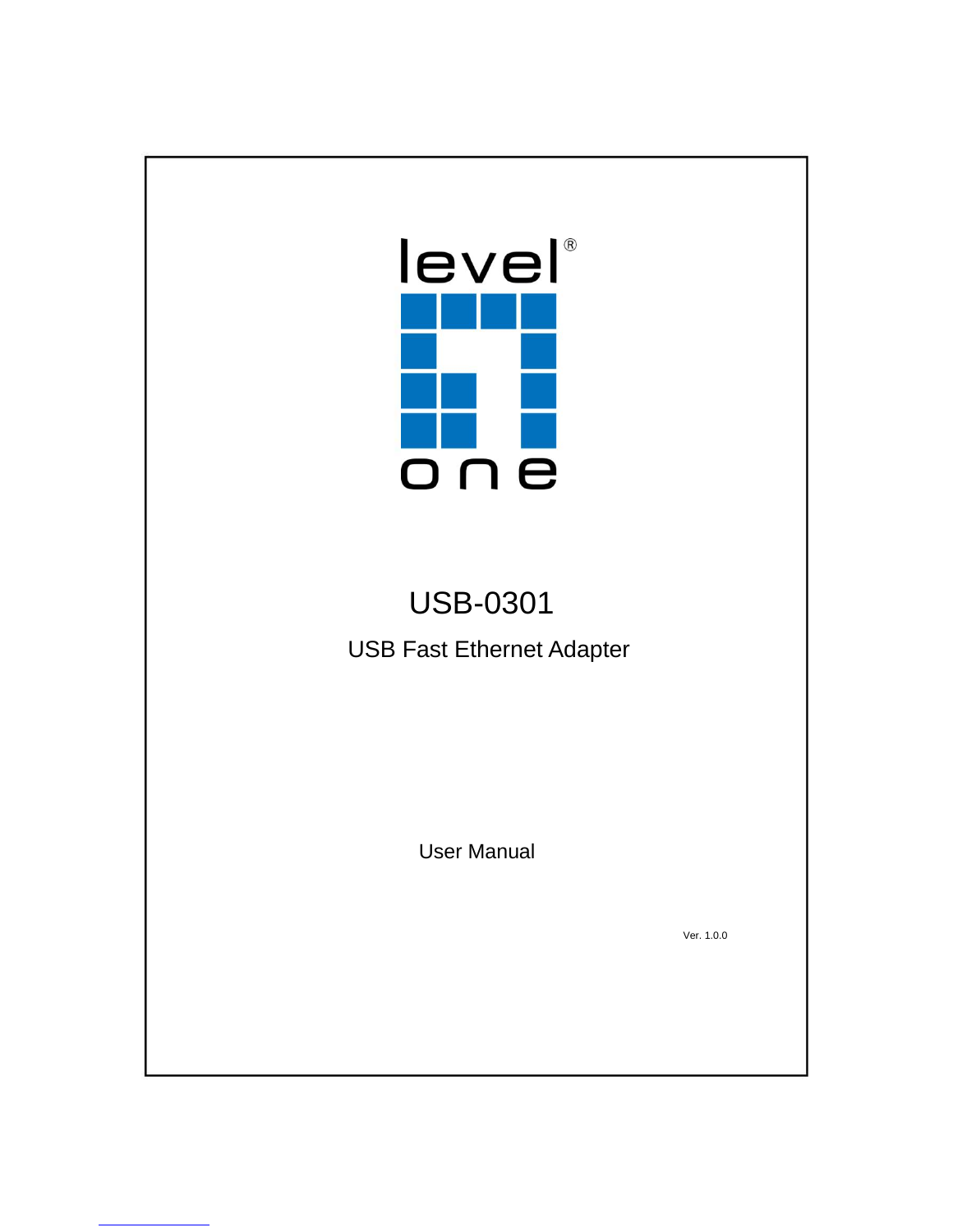#### FCC Certifications

This Equipment has been tested and found to comply with the limits for a Class B digital device, pursuant to part 15 of the FCC Rules. These limits are designed to provide reasonable protection against harmful interference when the equipment is operated in a commercial environment. This equipment generates, uses, and can radiate radio frequency energy and, if not installed and used in accordance with the instruction manual, may cause harmful interference to radio communications.

Operation of this equipment in a residential area is likely to cause harmful interference in which case the user will be required to correct the interference at his own expense.

This device complies with Part 15 of the FCC Rules. Operation is subject to the following two conditions: (1) this device may not cause harmful interference, and (2) this device must accept any interference received; including interference that may cause undesired operation.

CE Mark Warning

CE

This equipment complies with the requirements relating to electromagnetic compatibility, EN 55022 class B for ITE, the essential protection requirement of Council Directive 89/336/EEC on the approximation of the laws of the Member States relating to electromagnetic compatibility.

Company has an on-going policy of upgrading its products and it may be possible that information in this document is not up-to-date. Please check with your local distributors for the latest information. No part of this document can be copied or reproduced in any form without written consent from the company.

Trademarks:

All trade names and trademarks are the properties of their respective companies.

Copyright © 2009, All Rights Reserved.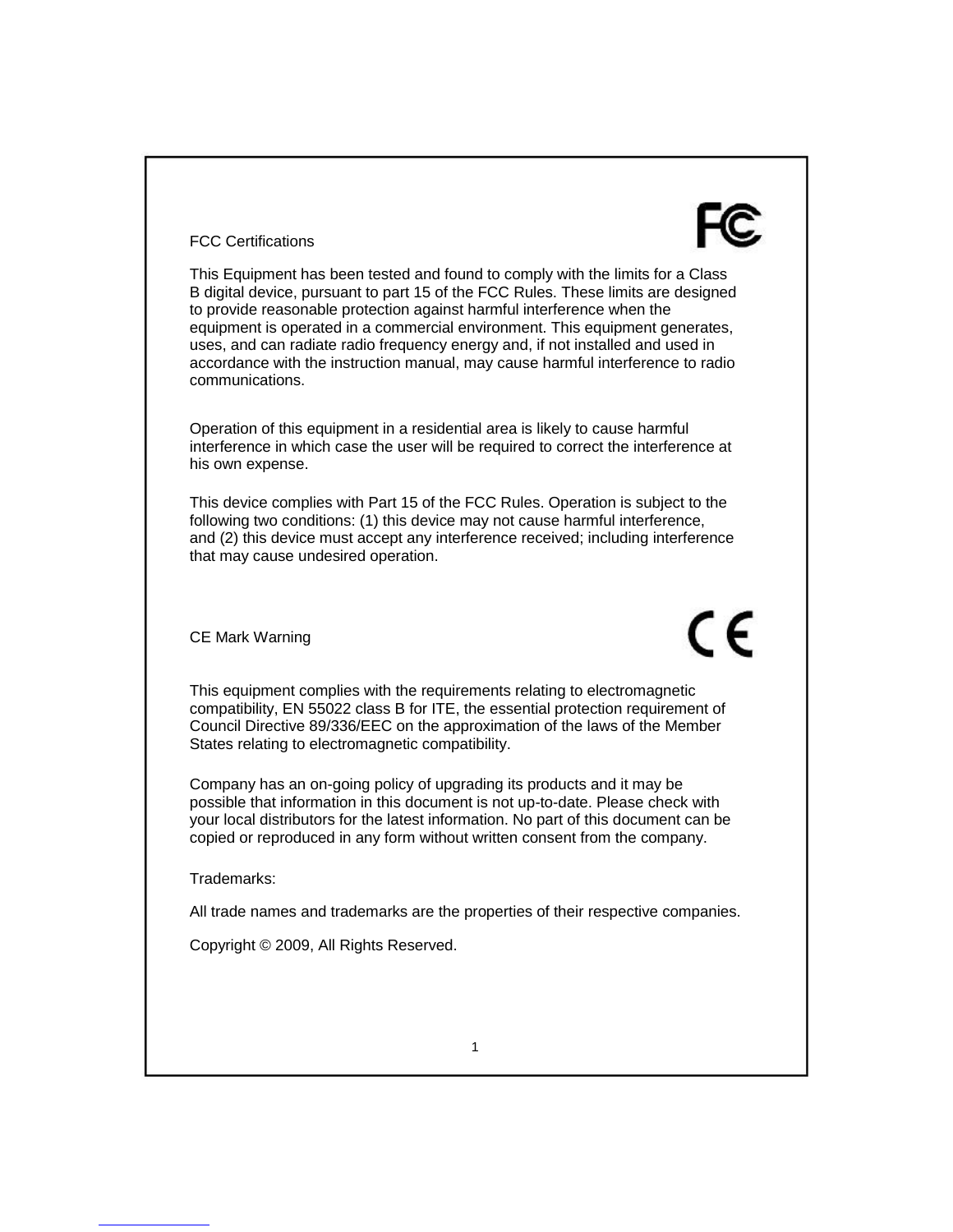|  | 3.2.1 Connect the adapter to your PC  6<br>3.2.2 Networking cable installation 6 |  |
|--|----------------------------------------------------------------------------------|--|
|  |                                                                                  |  |
|  |                                                                                  |  |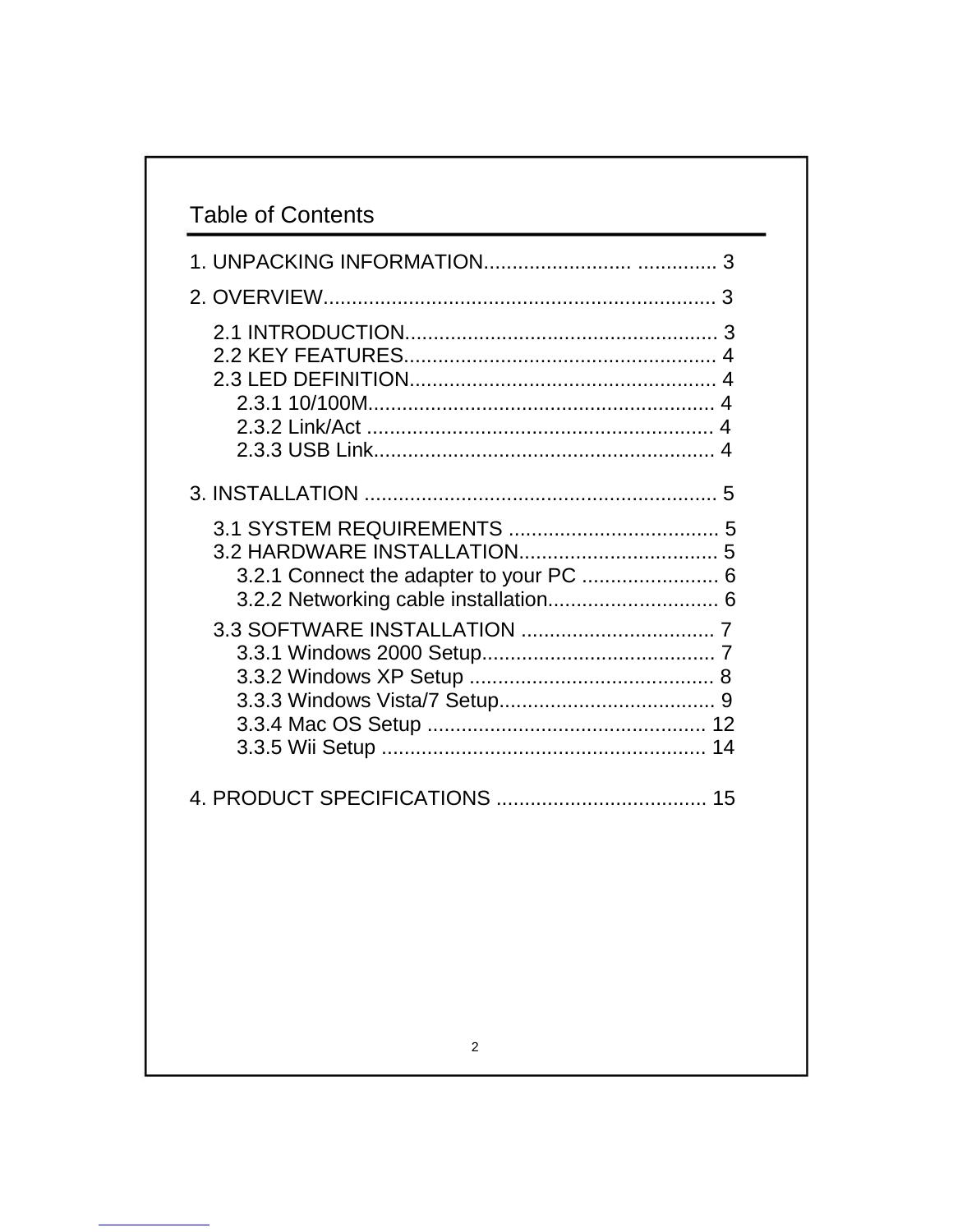### 1. Packing Information

Thank you for purchasing the USB-0301. Before you start, please verify that your package contains the following items:

1. One USB-0301 . 2. One driver & manual CD 3. QIG

## 2. Overview

#### 2.1 Introduction

The USB-0301 provides users to launch Internet via the USB interface up to 100Mbps transferring and receiving rate.

The device is compatible to USB 2.0, 1.1, and 1.0. Along with complying 802.3, 802.3u and 802.3x standards, users are allowed to get connection to network in any environment that encountered. What's more, you would not have to endure the effort opening PC cases anymore.

To laptop users, it would be even more profitable with the low power consumption feature. Together with the high compatibility, laptop users are allowed to connect to network easily with lower power consumption and hence strengthen the power efficiency. Along with Plug & Play, hot inserting/swapping supported, the device makes your PC and peripherals being connected in much an easier way.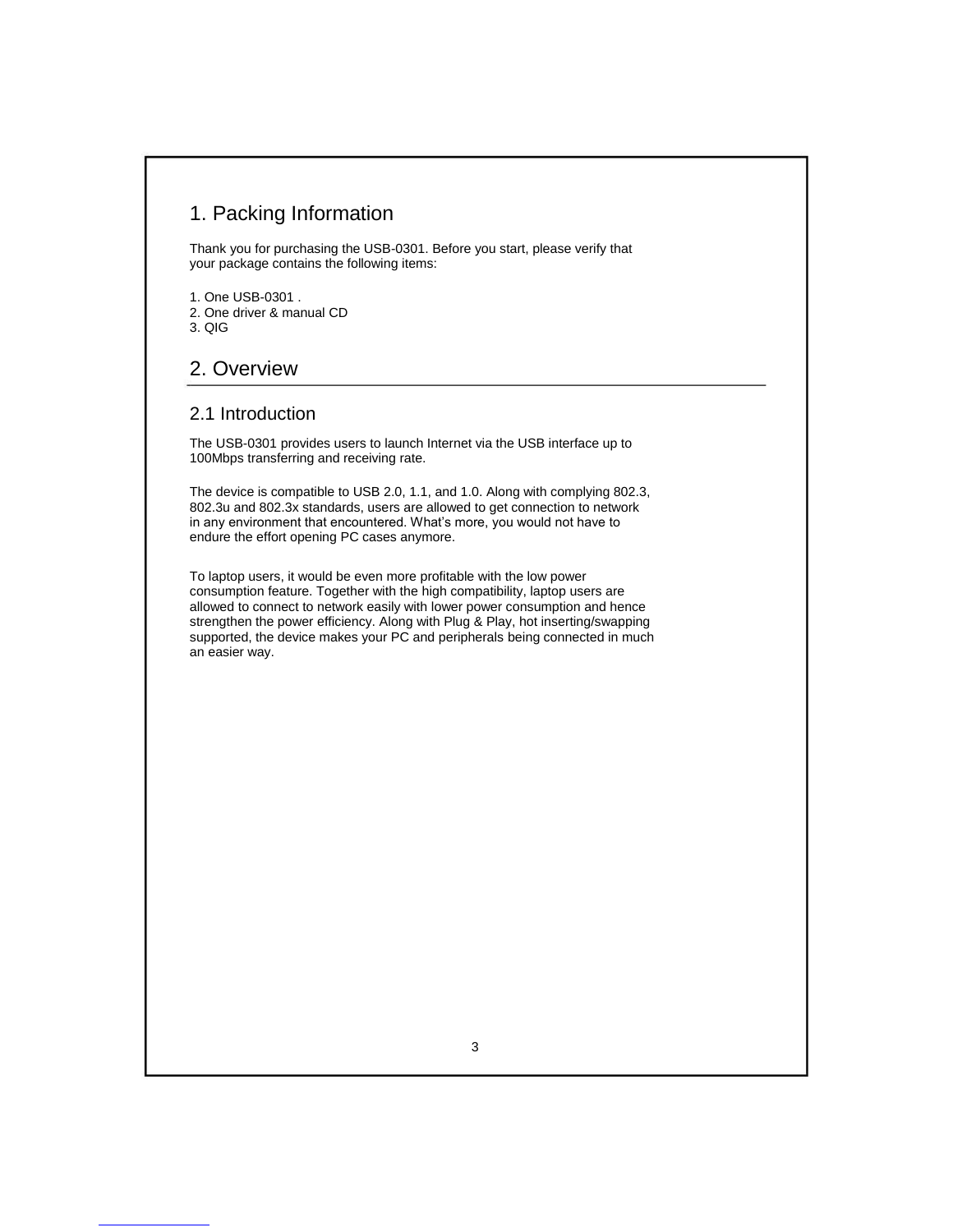### 2.2 Key Features

| Complies with IEEE 802.3 10BASE-T standard    |
|-----------------------------------------------|
| Complies with IEEE 802.3u 100BASE-TX standard |

- ‧ Complies with IEEE 802.3x full duplex flow control
- ‧ Compliant to USB 1.0, 1.1 and 2.0 standards
- ‧ Powered over USB bus with low power consumption
- ‧ Support full/half Duplex operation
- ‧ Support drivers for Windows 2000/XP/Vista/7
- ‧ Support drivers Mac OS 10.3, Mac 10.4 for 32-bit
- $\ddot{\phantom{0}}$ Active LED indicators
- ‧ Plug and Play Installation
- ‧ Support hot inserting and swapping
- ‧ Support Wake-on-LAN
- ‧ Support Wii player
- $\ddot{\phantom{0}}$ CE FCC, VCCI class B

#### 2.3 LED Definition

#### 2.3.1 10/100M

| Green:  | 100M |
|---------|------|
| $Off$ : | 10M  |

#### 2.3.2 Link/Act

| Green: | On for connection to a 100Mbps network.          |
|--------|--------------------------------------------------|
| Off:   | Off for connection to a 10Mbps or not connected. |

#### 2.3.3 USB Link

| Yellow: |  |
|---------|--|
| $Off$ : |  |

LAN activity. Blinking when there is data flow between LAN and the host computer. No valid link with this adapter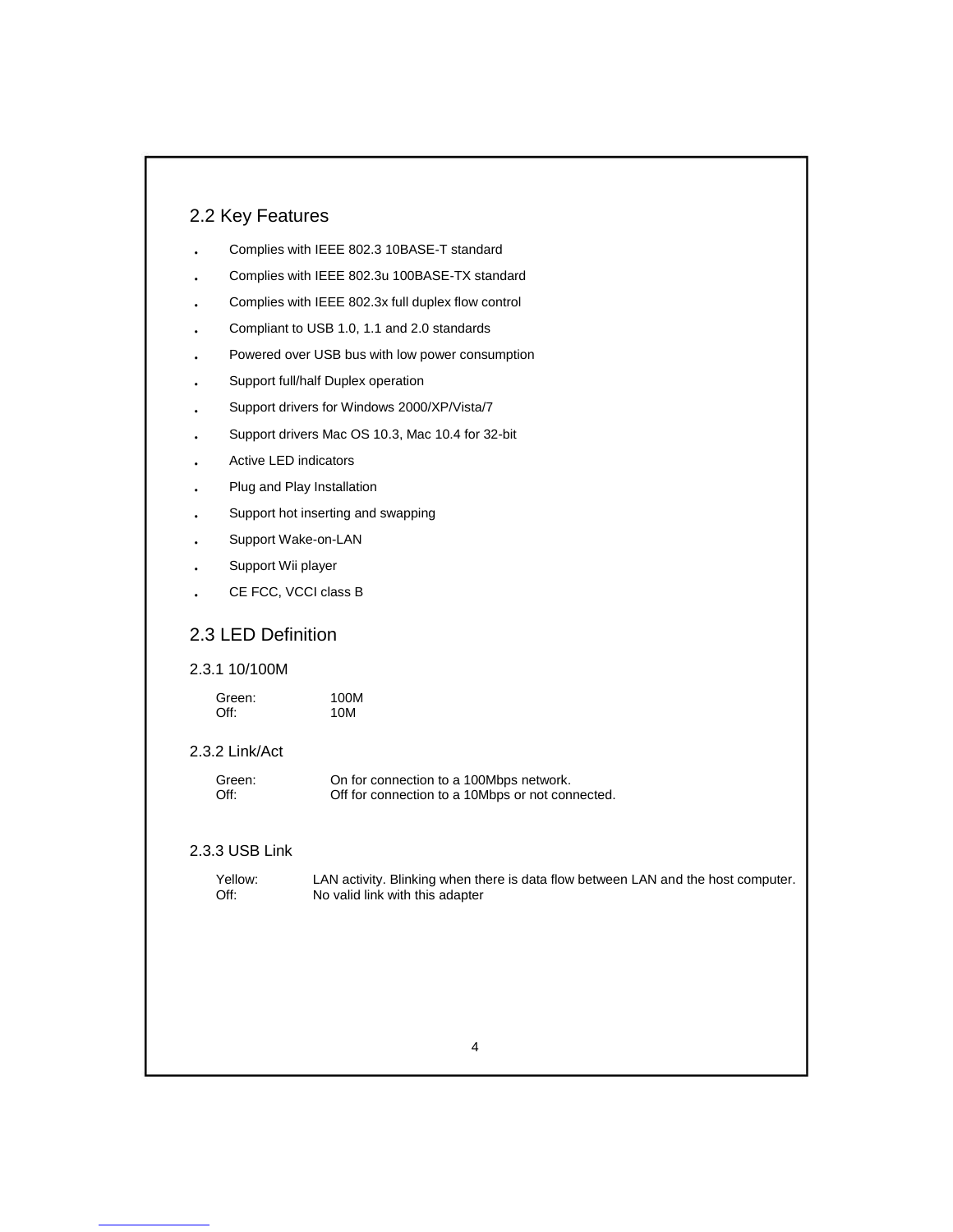| 3. Installation |  |
|-----------------|--|
|-----------------|--|

### 3.1 System Requirements

A Pentium 166 MMX or above processor-based PC, any devices that support standard USB One available USB port Microsoft Windows 2000/XP/Vista/7; MAC OS 10.3 or 10.4 for 32-bit/64bit x86 and Power PC based computer. A CD-ROM Drive

#### 3.2 Hardware Installation

Before installation, please check if there is an available USB port being enabled. To check this, you may click My Computer  $\rightarrow$  Control Panel  $\rightarrow$  System, then click the Device Manager tab to check if the Universal Serial Bus controller to be shown on the following list.

| C. View devices by connection<br>C View devices by type<br>Computer<br><b>ED Disk drives</b><br>F<br>Display adapters<br>$+1$<br>Floppy disk controllers<br>$+$<br>Hard disk controllers<br>FF.<br>由 硬含 Keyboard<br>Monitors<br>$+1$<br>Mouse<br>$+$<br>图 Network adapters<br>$\overline{+}$<br><b>E- V</b> Ports (COM & LPT)<br>System devices<br><b>The Second</b><br>中<br><b>Enversalserial bus controller</b><br>The 82371AB/EB PCI to USB Universal Host Controller<br><del>er</del> USB Root Hub<br>Properties<br>Refresh<br><b>Remove</b><br>Print<br>Cancel<br>OК |
|---------------------------------------------------------------------------------------------------------------------------------------------------------------------------------------------------------------------------------------------------------------------------------------------------------------------------------------------------------------------------------------------------------------------------------------------------------------------------------------------------------------------------------------------------------------------------|
|                                                                                                                                                                                                                                                                                                                                                                                                                                                                                                                                                                           |
|                                                                                                                                                                                                                                                                                                                                                                                                                                                                                                                                                                           |
|                                                                                                                                                                                                                                                                                                                                                                                                                                                                                                                                                                           |
|                                                                                                                                                                                                                                                                                                                                                                                                                                                                                                                                                                           |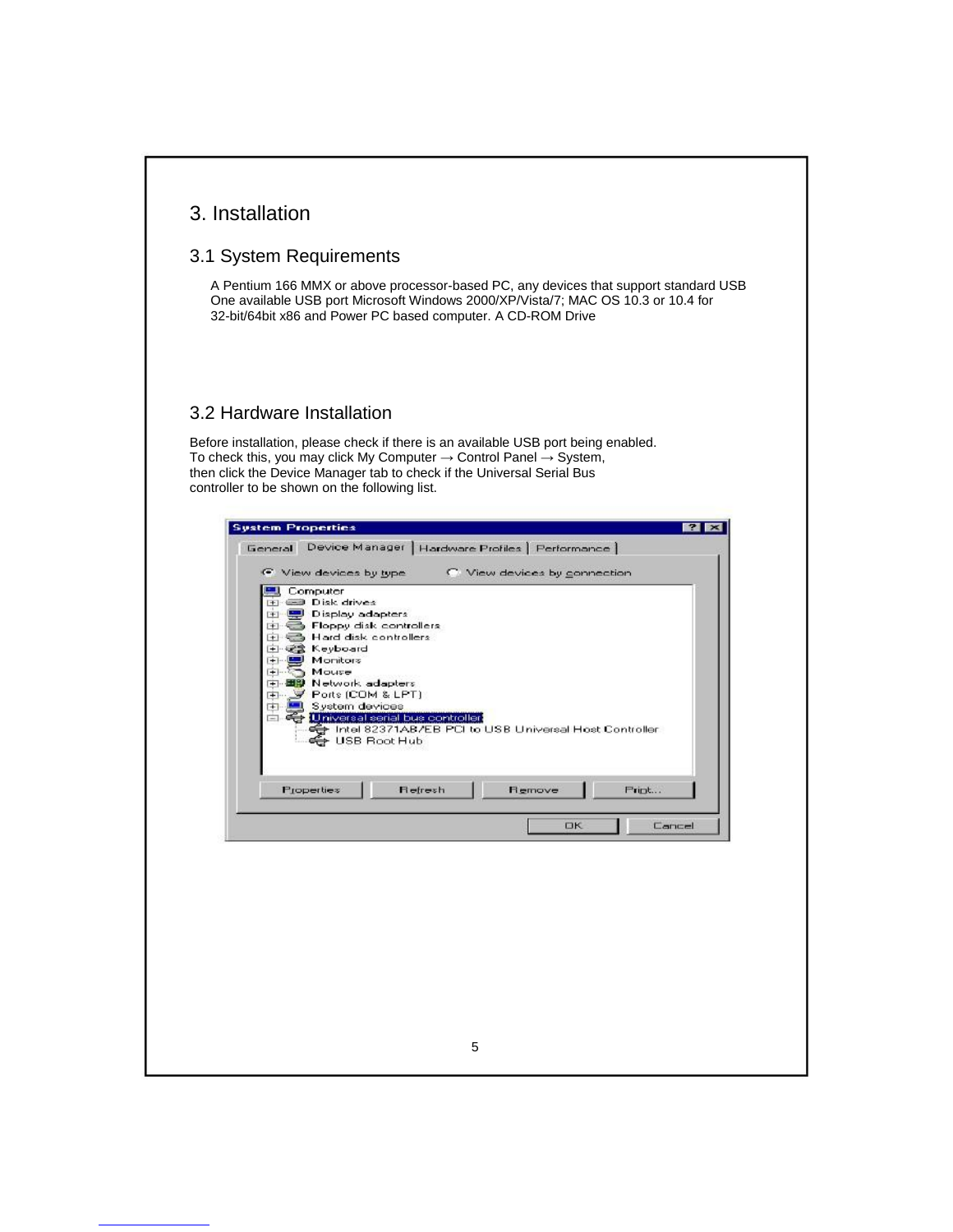#### 3.2.1 Connect the adapter to your PC

1. Plug the USB-0301 adapter to your PC.

2. Windows will detect new hardware automatically and prompt you for driver. For driver installation, please refer to the chapter "Software Installation".

#### 3.2.2 Networking cable installation

- 1. Connect the UTP Ethernet cable to the network port of the USB Adapter.
- 2. Plug the other end of the cable into a 10/100 Switch or Hub.

Note: You may select the networking cable according to the following information:

10 BASE-T: Category 3, 4 or 5 UTP/STP 100 BASE-TX: Category 5 UTP/STP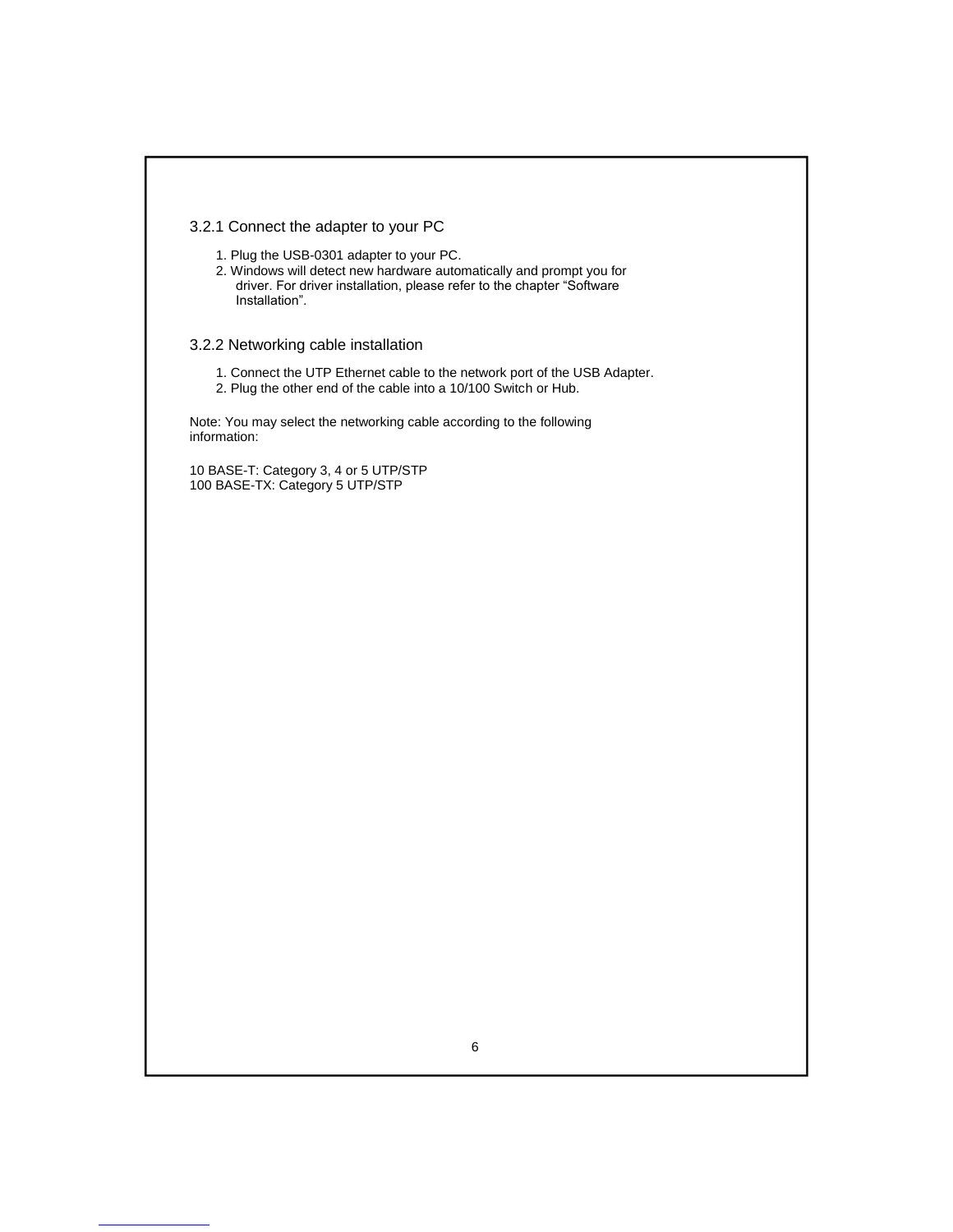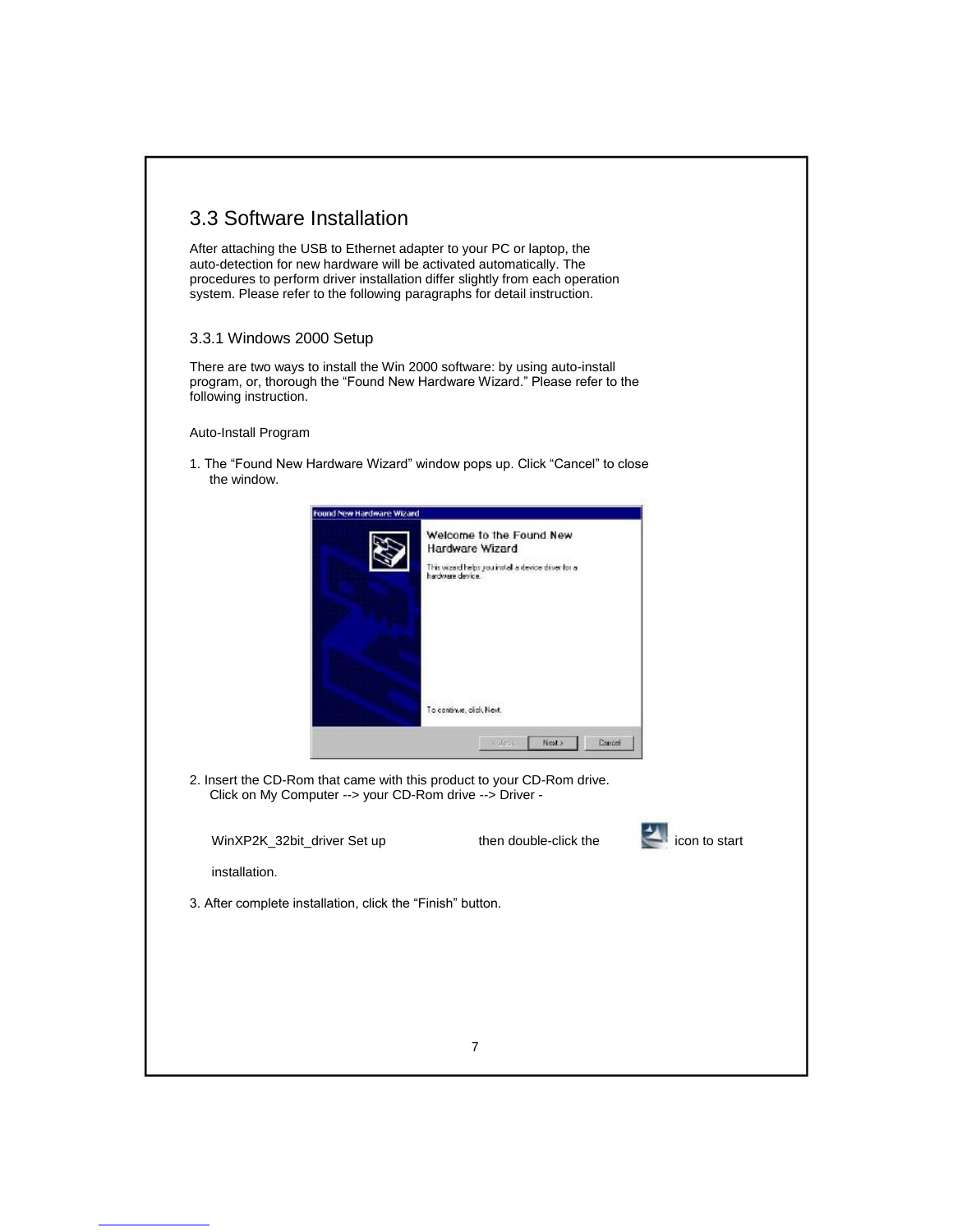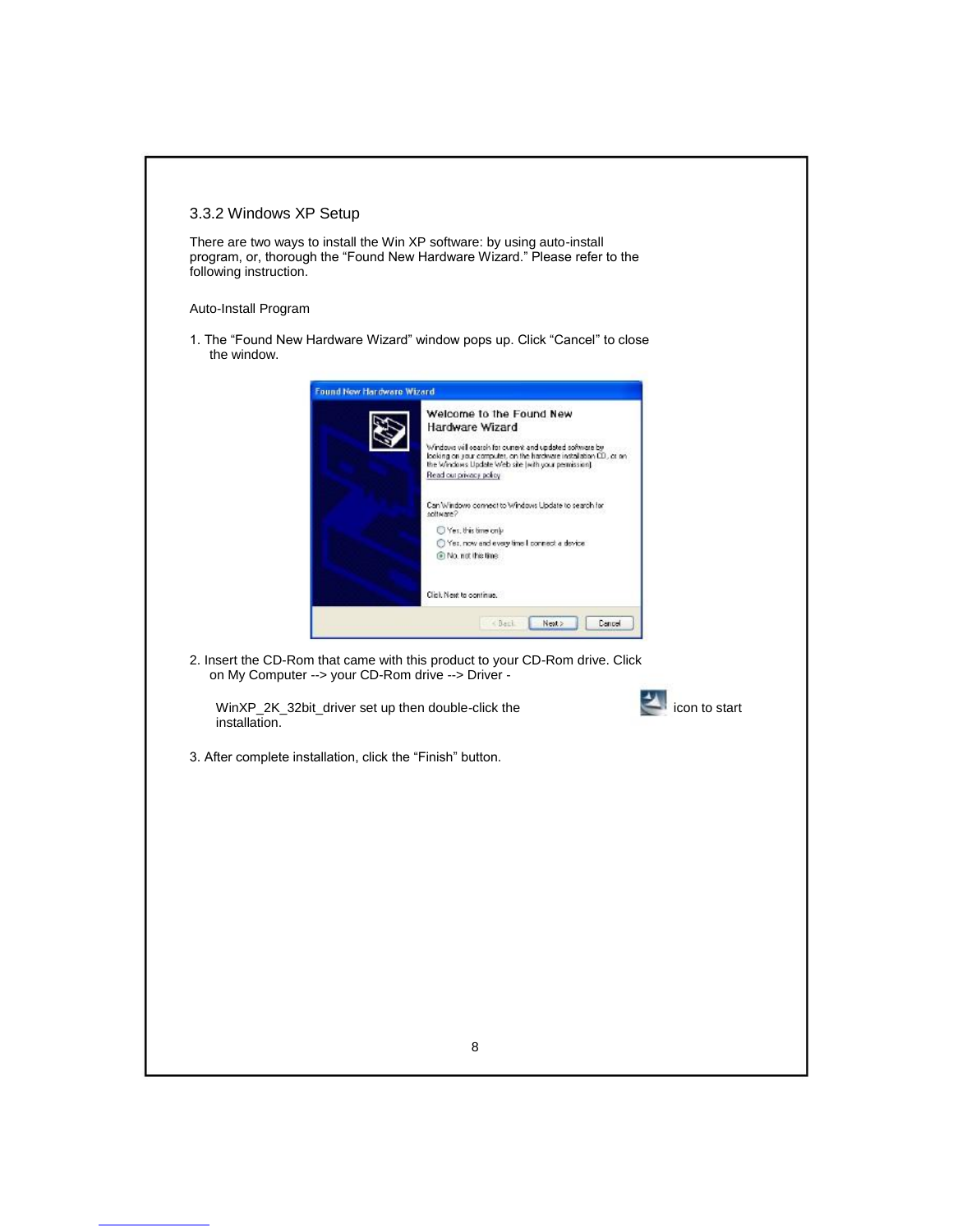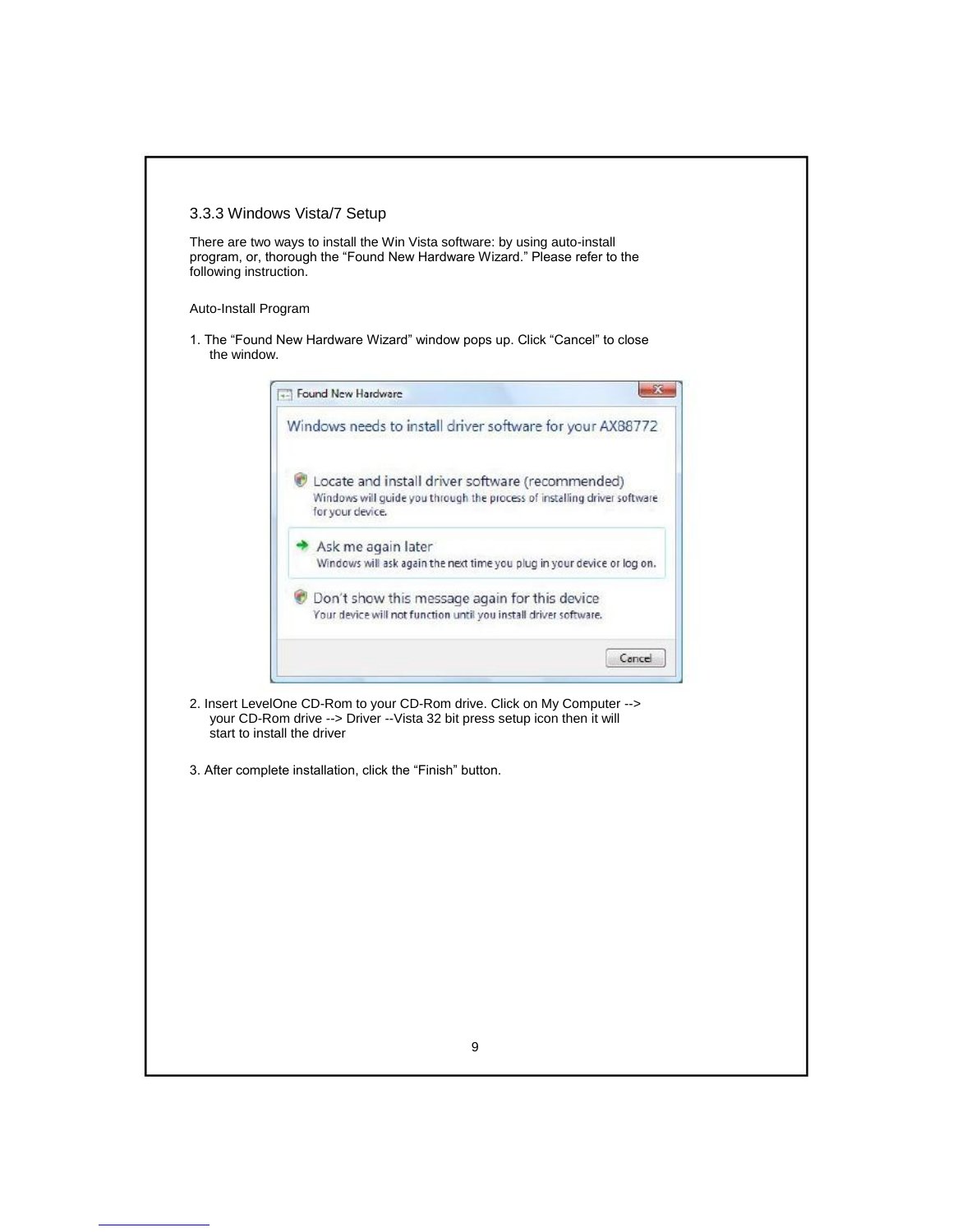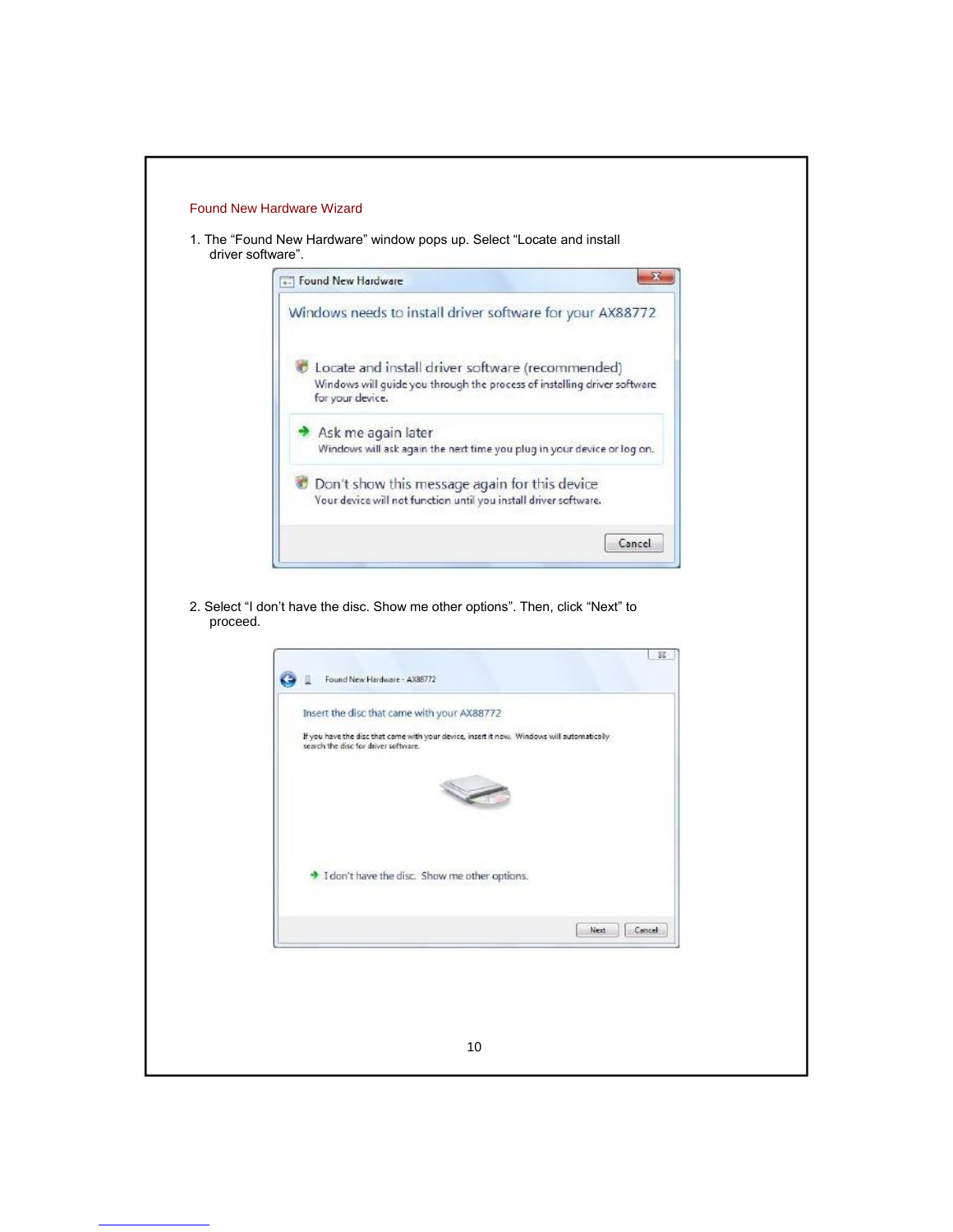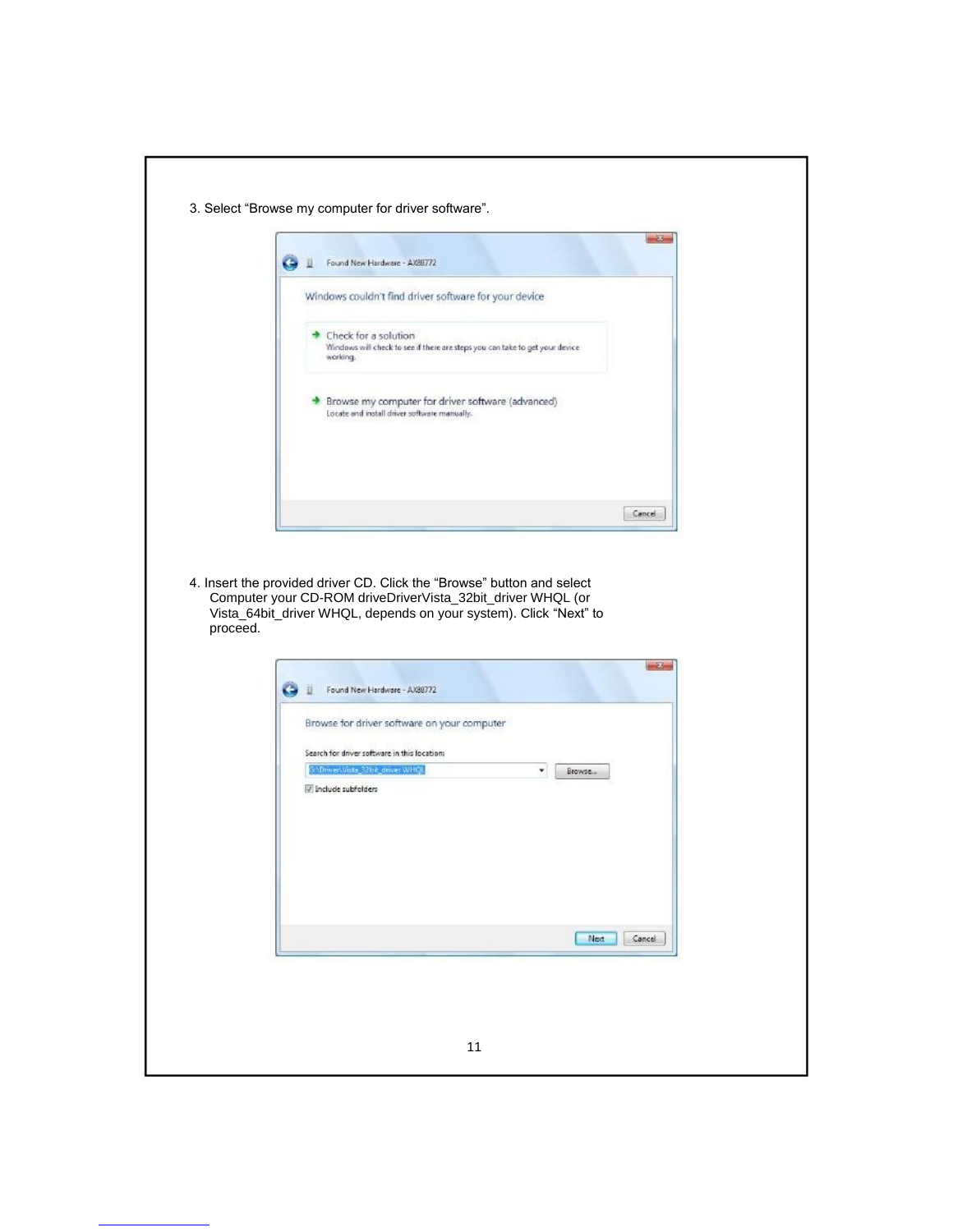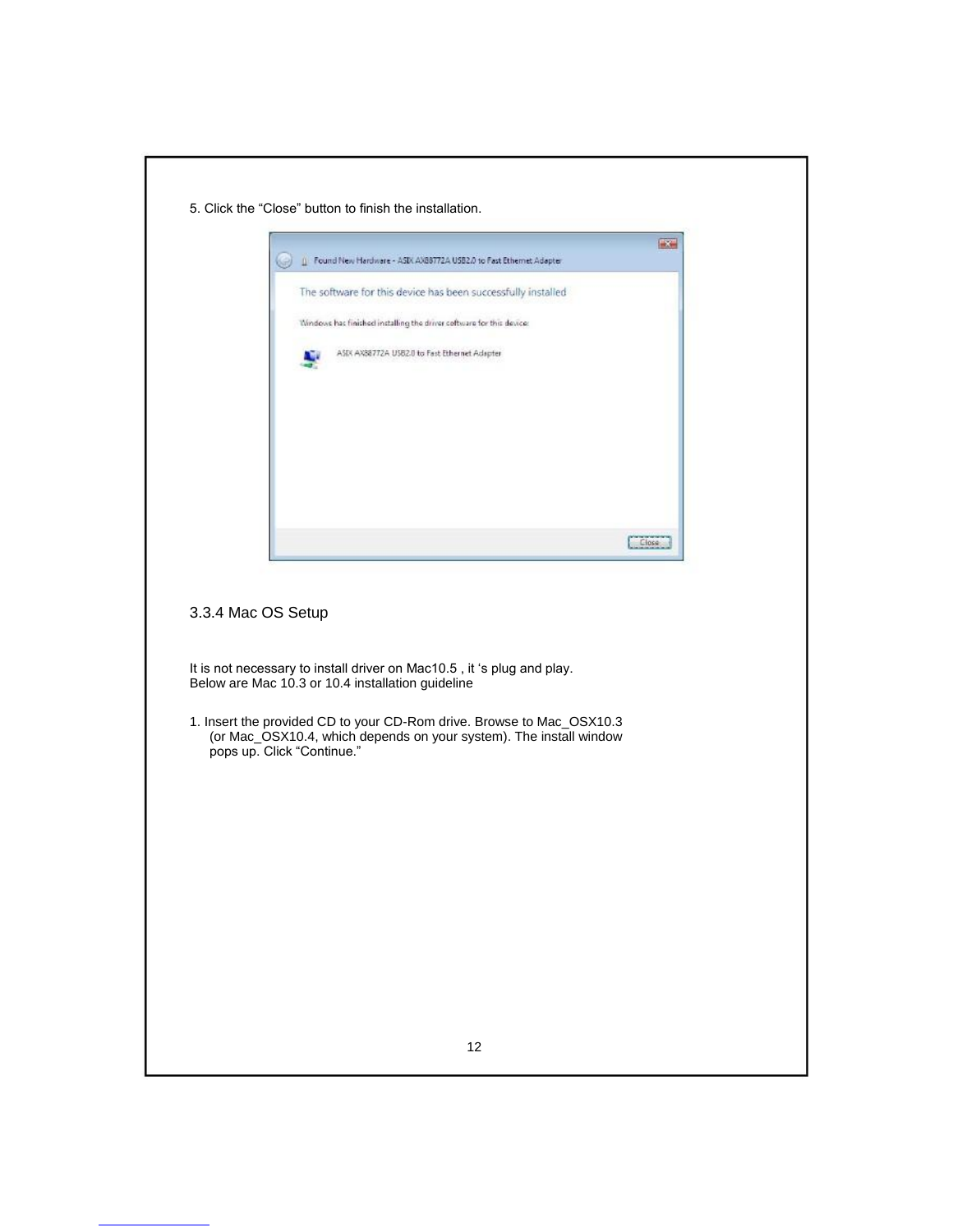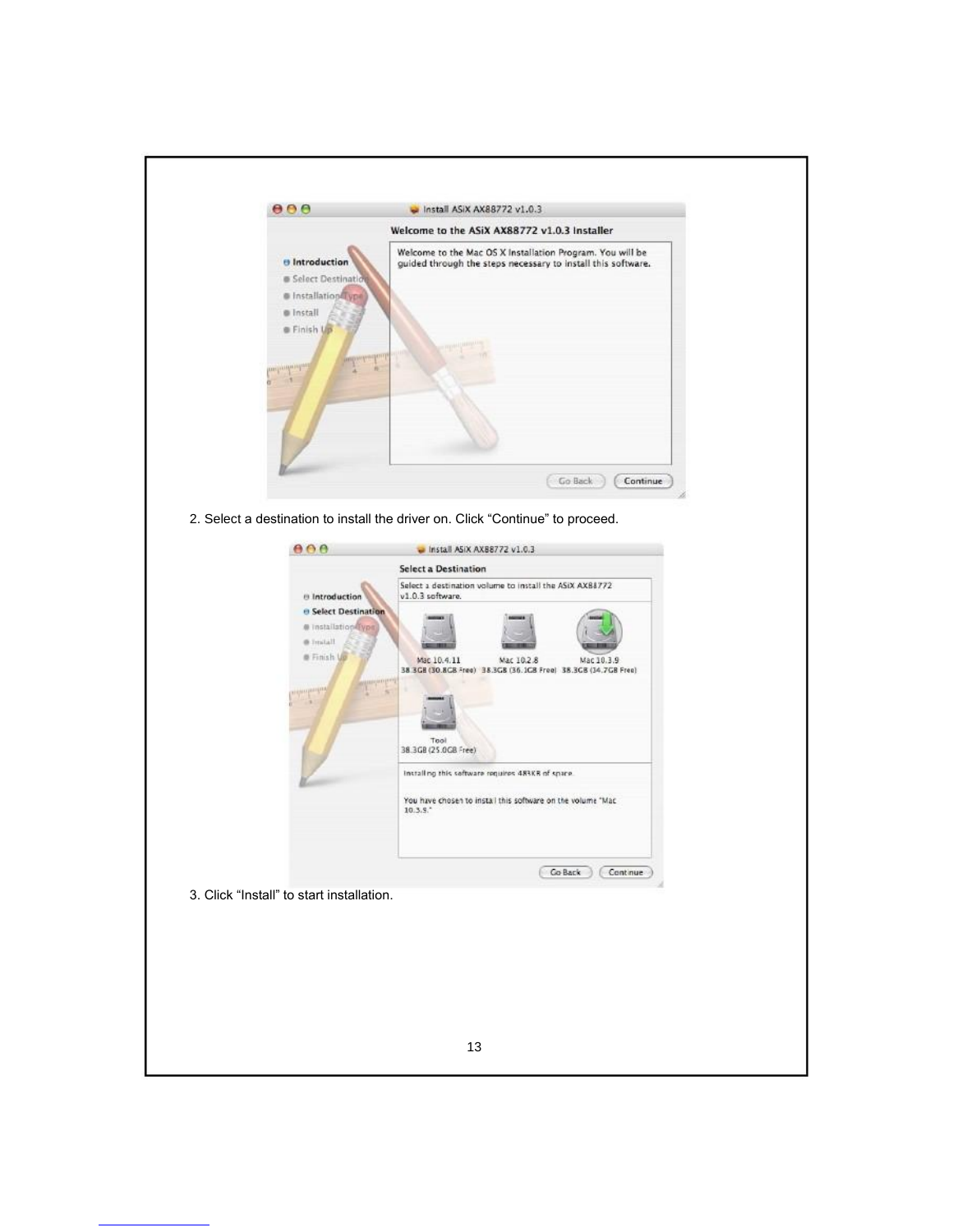